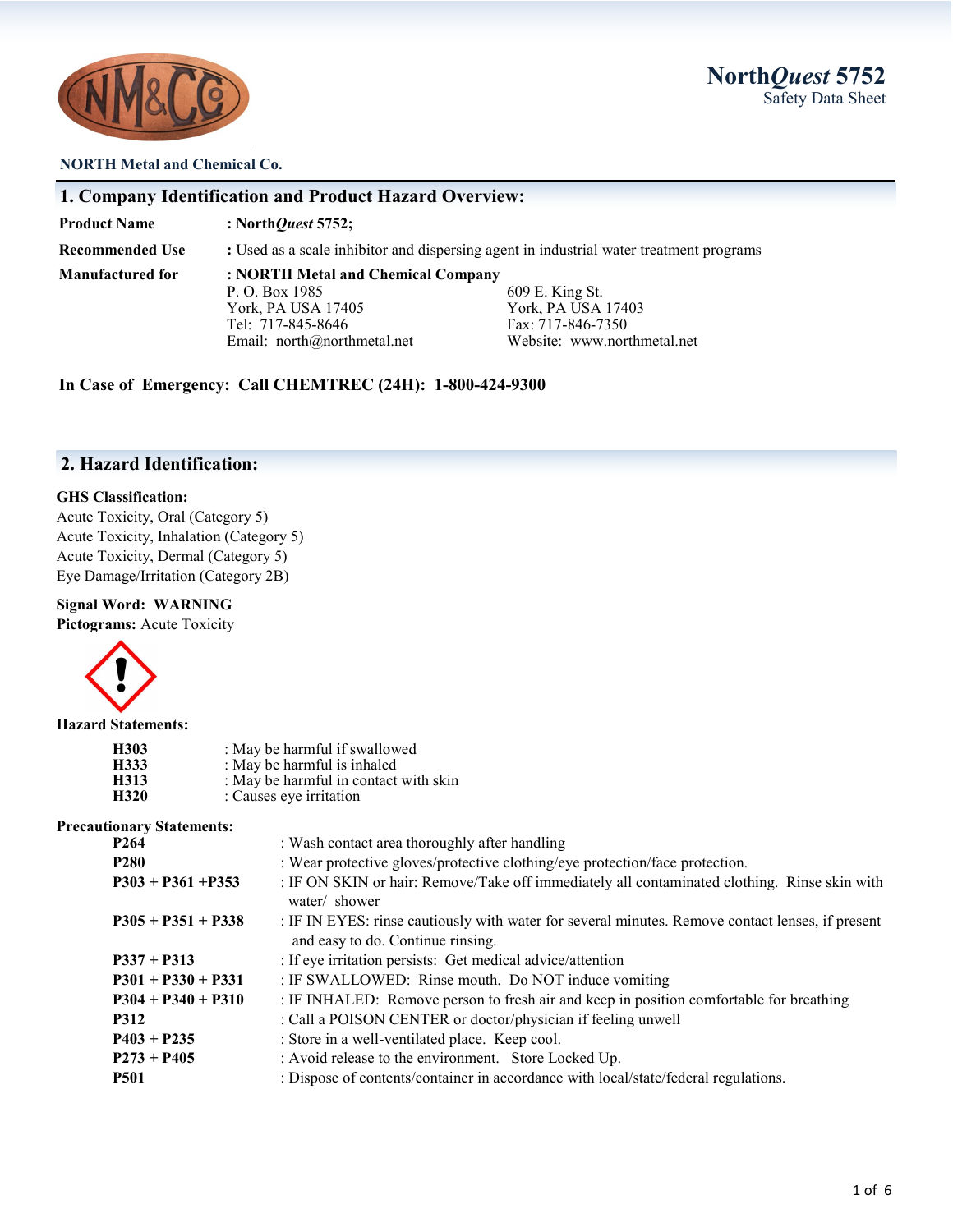## **3. Composition/Information on Ingredient:**

#### **Chemical Name : North***Quest* **5752**

**Chemical Family :** Acrylic Polymer in water solution

| Substance:   | <b>CAS Number:</b> | <b>Hazard</b>            | Compo. $(\% )$ |
|--------------|--------------------|--------------------------|----------------|
| Polyacrylate | $9003 - 01 - 4$    | See section 2            | Proprietary    |
| Water        | 7732-18-5          | $\overline{\phantom{a}}$ | Proprietary    |

| <b>4. First Aid Measures:</b> |                                                                                                                                                                                                |
|-------------------------------|------------------------------------------------------------------------------------------------------------------------------------------------------------------------------------------------|
| <b>Eyes</b>                   | : Flush with running water for at least fifteen minutes, periodically lifting upper and lower eyelids.<br>Remove any contact lenses if safe to do so. If irritation persists, get medical aid. |
| <b>Skin</b>                   | : Flush skin with plenty of running water and soap. Remove contaminated clothing. If irritation<br>persists, get medical aid. Clean and dry contaminated clothing thoroughly before reuse.     |
| Ingestion                     | : If the product is swallowed, drink 1 to 2 glasses of water. Consult a physician if necessary. Never<br>give anything by mouth to an unconscious person.                                      |
| <b>Inhalation</b>             | : If safe to do so, remove individual from further exposure. Keep warm and at rest. If cough or other<br>symptoms develop, call doctor/poison center immediately.                              |
| <b>Note to Physician</b>      | : Treat symptomatically.                                                                                                                                                                       |
|                               | <b>PPE for first responders</b> : Gloves and safety goggles are highly recommended.                                                                                                            |

## **5. Fire Fighting Measures:**

| Flash Point $(^{\circ}C)$                                    | : Non-combustible                                                                                          |
|--------------------------------------------------------------|------------------------------------------------------------------------------------------------------------|
| <b>Flammable Limits</b>                                      | : Not applicable                                                                                           |
| <b>Auto ignition Temp.</b>                                   | : Not applicable                                                                                           |
| <b>Decomposition Temp.</b>                                   | $\div 230^{\circ}$ C (Thermal Decomposition)                                                               |
| <b>Flame Propagation or</b><br><b>Burning Rate of Solids</b> | : No data available.                                                                                       |
| <b>General Hazard</b>                                        | : Evacuate personnel in a manner to avoid inhalation of irritating and/or harmful fumes and<br>smoke.      |
| <b>Extinguishing Media</b>                                   | : Water spray, chemical-type foam, carbon dioxide. Appropriate for the surrounding area.                   |
| <b>Hazardous Combustion</b><br><b>Products</b>               | : Carbon monoxide, carbon dioxide, and sulfur oxides. Thermal decomposition may yield acrylic<br>monomers. |

**Fire Fighting Procedures:** This product is a non-flammable substance. However, hazardous decomposition and combustion products such as carbon and sulfur oxides can be formed if product is burning. Material can splatter above 100C/212F. Cool exposed containers with water Spray to prevent over heating. Dry residue of product may also burn.

**Fire Fighting Equipment:** Respiratory and eye protection are required for fire fighting personnel. Full protective equipment (bunker gear) and self-contained breathing apparatus (SCBA) should be used for all indoor fires and any significant outdoor fires. Evacuate area and fight fire from safe distance or a protected location. Move fire-exposed containers, if allowable without sacrificing the safety of others and firefighters. If possible without risk, firefighters should control run-off water to prevent environmental contamination.

**Sensitivity to Static Discharge :** Not sensitive **Sensitivity to Mechanical Impact :** Not sensitive

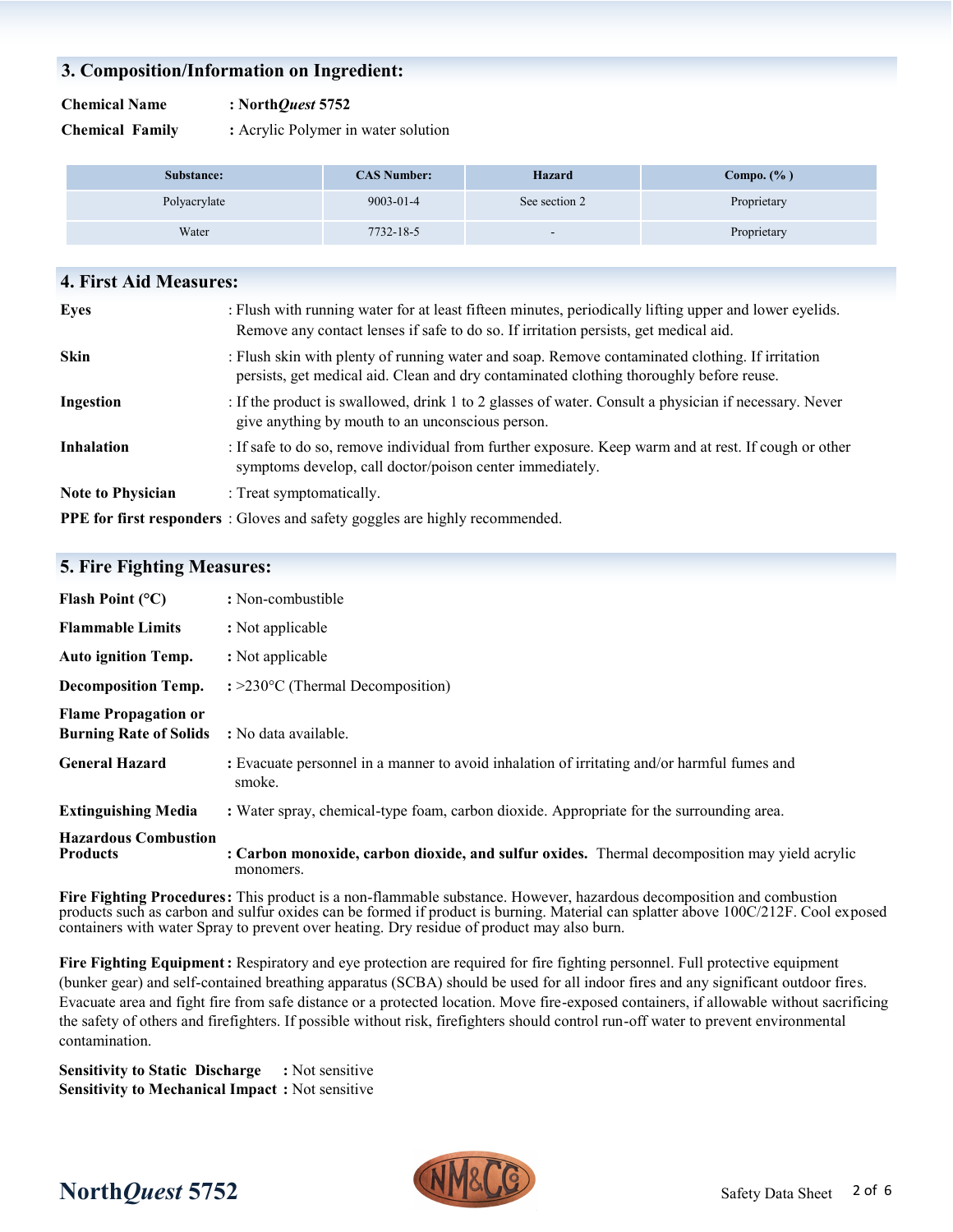| <b>6. Accidental Release Measures:</b>      |                                                                                                                                                                                                                                                                                                                                                     |
|---------------------------------------------|-----------------------------------------------------------------------------------------------------------------------------------------------------------------------------------------------------------------------------------------------------------------------------------------------------------------------------------------------------|
| <b>Protective Gear for Personnel:</b>       |                                                                                                                                                                                                                                                                                                                                                     |
|                                             | For Small Spill : Safety glasses or chemical splash goggles, chemically resistant gloves (rubber/latex), chemically<br>resistant boots, and any appropriate body protection to minimize direct contact to the skin.                                                                                                                                 |
|                                             | For Large Spill: Triple gloves (rubber and nitrile over latex), chemical resistant suit, boots, hard hat, full face mask/an air<br>purifying respirator (NIOSH approved). Self contained breathing apparatus must be worn in situations<br>where fumigant gas generation and low oxygen levels are a consequence of contamination from the<br>leak. |
| <b>Spill Clean-up</b><br><b>Procedures:</b> |                                                                                                                                                                                                                                                                                                                                                     |
|                                             | For Small Spill : In the event of a small spill, the leak should be contained with an absorbent pad and placed in a properly<br>labeled waste disposal container immediately. Clean the spill area with water. Do not let chemical/waste<br>enter the environment                                                                                   |
|                                             | For Large Spill: In the event of a large spill, contain the spill immediately and dispose according to state, federal, and<br>local hazardous waste regulation. Do not let chemical/waste enter the environment.                                                                                                                                    |
| Environmental                               |                                                                                                                                                                                                                                                                                                                                                     |
| Precaution                                  | : Water spill: use appropriate containment to avoid run off or release to sewer or other waterways.<br>Land spill: use appropriate containment to avoid run off or release to ground.<br>General precaution: remove containers of strong acid and alkali from the release area.                                                                     |
| <b>Release Notes</b>                        | : If spill could potentially enter any waterway, including intermittent dry creeks, contact local authorities.                                                                                                                                                                                                                                      |

# **7. Handling and Storage:**

| <b>Handling</b> | : Avoid contact with eyes, skin, and clothing. Do not taste or swallow. Do not inhale vapor or mist. Use<br>with adequate ventilation. For industrial use only! Keep away from sources of ignition. Handle in a<br>manner consistent with good industrial/manufacturing techniques and practices. Wash hands thoroughly<br>with soap and water after use. Remove contaminated clothing and protective equipment before entering<br>eating areas. |
|-----------------|--------------------------------------------------------------------------------------------------------------------------------------------------------------------------------------------------------------------------------------------------------------------------------------------------------------------------------------------------------------------------------------------------------------------------------------------------|
| <b>Storage</b>  | : Store in a cool, dry well-ventilated area. Keep containers closed when not in use. Keep product isolated<br>from incompatible materials/conditions such as freezing temperatures. Empty containers retain vapor<br>and material residue. Observe all recommended safety precautions until container is cleaned,<br>reconditioned or destroyed. Do not store with strong oxidizing bases and strong bases.                                      |

# **8. Exposure Controls and Personal Protection:**

| <b>Engineering Controls</b> | : Good general ventilation should be used. Ventilation rates should be matched to conditions. If<br>applicable, use process enclosures, local exhaust ventilation, or other engineering controls to maintain<br>airborne levels below recommended exposure limits. If exposure limits have not been established,<br>maintain airborne levels to an acceptable level. Eye wash facilities and emergency shower must be<br>available when handling this product. |
|-----------------------------|----------------------------------------------------------------------------------------------------------------------------------------------------------------------------------------------------------------------------------------------------------------------------------------------------------------------------------------------------------------------------------------------------------------------------------------------------------------|
| <b>Personal Protective</b>  |                                                                                                                                                                                                                                                                                                                                                                                                                                                                |
| Equipment                   | : Eyes and face: Wear safety glasses with side shields or goggles when handling this material. OSHA<br>Standard - 29 CFR 1910.133 or ANSI Z87.1-2010                                                                                                                                                                                                                                                                                                           |
|                             | Skin: Avoid direct contact with skin. Wear chemically resistant gloves, apron, boots or whole bodysuit<br>when handling this product. OSHA Standard - 29 CFR1910.138                                                                                                                                                                                                                                                                                           |
|                             | Respiratory: Avoid breathing vapor or mist. Use NIOSH approved respiratory protection equipment<br>when air borne exposure is excessive. If used, full face-piece replaces the need for face shield and/or<br>chemical goggles. Consult the respirator manufacturer to determine the appropriate type of equipment                                                                                                                                             |
|                             | for a given application. OSHA Standard CFR 1910.134                                                                                                                                                                                                                                                                                                                                                                                                            |
|                             | Work Hygienic Practices: Facilities storing or using this material should be equipped with emergency eyewash, and a safety<br>shower. Good personal hygiene practices should always be followed.                                                                                                                                                                                                                                                               |
| <b>Exposure Limits:</b>     |                                                                                                                                                                                                                                                                                                                                                                                                                                                                |

# **Exposure Limits:**

| Component:       | OSHA STEL | OSHA PEL | ACGIH TLV | ACGIH STEL |
|------------------|-----------|----------|-----------|------------|
| Polyacrylic Acid | N/A       | N/A      | N/A       | N/A        |
|                  |           |          |           |            |

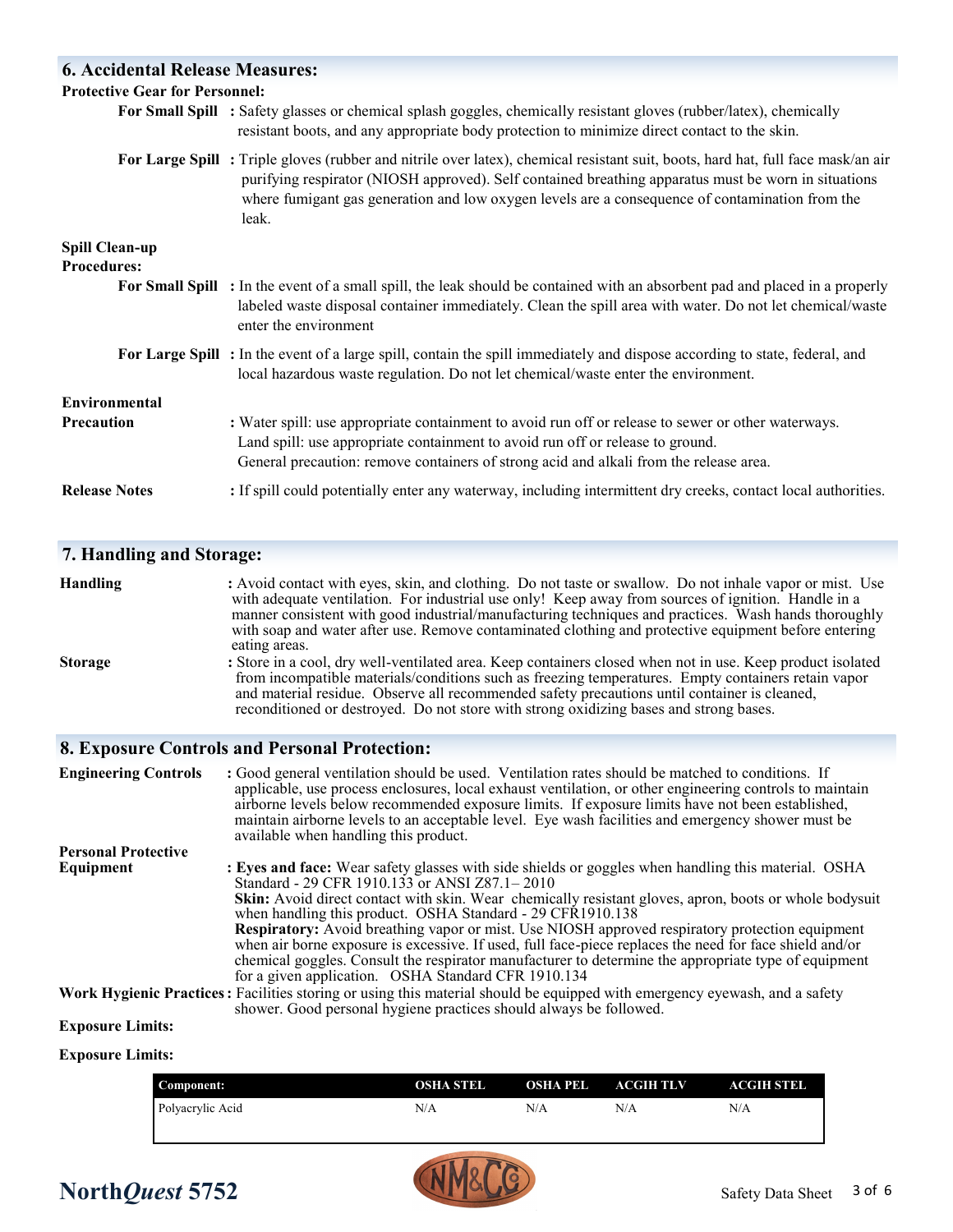| 9. Chemical and Physical Properties: |                            |                              |                                    |
|--------------------------------------|----------------------------|------------------------------|------------------------------------|
|                                      |                            |                              |                                    |
| Appearance                           | : Clear Liquid             | <b>Decomposition Temp.</b>   | : $>230^{\circ}$ C                 |
| Odor                                 | : Characteristic           | <b>Evaporation Rate</b>      | : Not available                    |
| Odor threshold                       | : Not available            | <b>Flammability</b>          | : Not flammable                    |
| Color                                | : Colorless to Light amber | <b>Upper Explosive Limit</b> | : Not available                    |
| pH (1% Solution)                     | $: 2.5 - 4.5$              | <b>Vapor Pressure</b>        | : 3.2 kPa @ 25 $\degree$ C (Water) |
| <b>Melting Point</b>                 | : $>$ -5 $^{\circ}$ C      | <b>Vapor Density</b>         | : No data available                |
| <b>Freezing Point</b>                | $: < -5$ °C                | <b>Specific Gravity</b>      | $: 1.200 - 1.350$                  |
| <b>Boiling Range</b>                 | $: >100^{\circ}C$          | <b>Solubility</b>            | : Soluble in water                 |
| <b>Flash Point</b>                   | : Not applicable.          |                              |                                    |
| <b>Viscosity (mPa.s)</b>             | $: 1450$ max               |                              |                                    |

# **10. Stability and Reactivity:**

| <b>Stability</b>           | : The product is stable under normal ambient conditions of temperature and pressure.                                                                                                                                                      |
|----------------------------|-------------------------------------------------------------------------------------------------------------------------------------------------------------------------------------------------------------------------------------------|
| Polymerization             | : Polymerization will not occur                                                                                                                                                                                                           |
| <b>Hazardous</b>           | <b>Decomposition Products</b> : Thermal decomposition may yield acrylic monomers and hydrocarbons. Fire/burning of the product<br>may yield toxic fumes of carbon oxides and sulfur oxides.                                               |
| <b>Conditions to Avoid</b> | <b>Incompatible Materials</b> : Strong oxidizing agents may cause exothermic reaction.<br>: Avoid exposure to extreme temperatures, contact with incompatible chemicals, uncontrolled<br>contact with accelerants. Protect from freezing. |

# **11. Toxicological Information:**

#### **Acute Toxicity Data:**

| Oral LD <sub>50</sub>       | $\frac{1}{2}$ > 5000 mg/kg (Rat)    |
|-----------------------------|-------------------------------------|
| Dermal LC50                 | $\frac{1}{2}$ > 5000 mg/kg (Rabbit) |
| Inhalation LD <sub>50</sub> | : No data available                 |

#### **Corrosion/Irritation:**

| Skin | : No Skin Irritation (Rabbit). |
|------|--------------------------------|
| Eyes | : Slight Irritation (Rabbit).  |

#### **Sensitization:**

| Respiratory<br>Skin         | : No data available.<br>: No data available. |  |
|-----------------------------|----------------------------------------------|--|
| Carcinogenicity             | : No data available.                         |  |
| <b>Mutagenicity</b>         | : No data available.                         |  |
| <b>Reproductive Effects</b> | : No data available.                         |  |
| <b>Teratogenic Effects</b>  | : No data available.                         |  |
| <b>Routes of Exposure</b>   | : Eyes, Skin, Inhalation, Ingestion          |  |

## **Long Term Exposure Health Effects:**

| : Can cause severe irritation to the eyes if exposure if prolonged.                       |
|-------------------------------------------------------------------------------------------|
| : Can cause significant irritation if exposure is prolonged.                              |
| : Can lead to coughing, nasal congestion, tightness of chest and /or shortness of breath. |
| : Can lead to possible nausea or vomiting.                                                |
|                                                                                           |

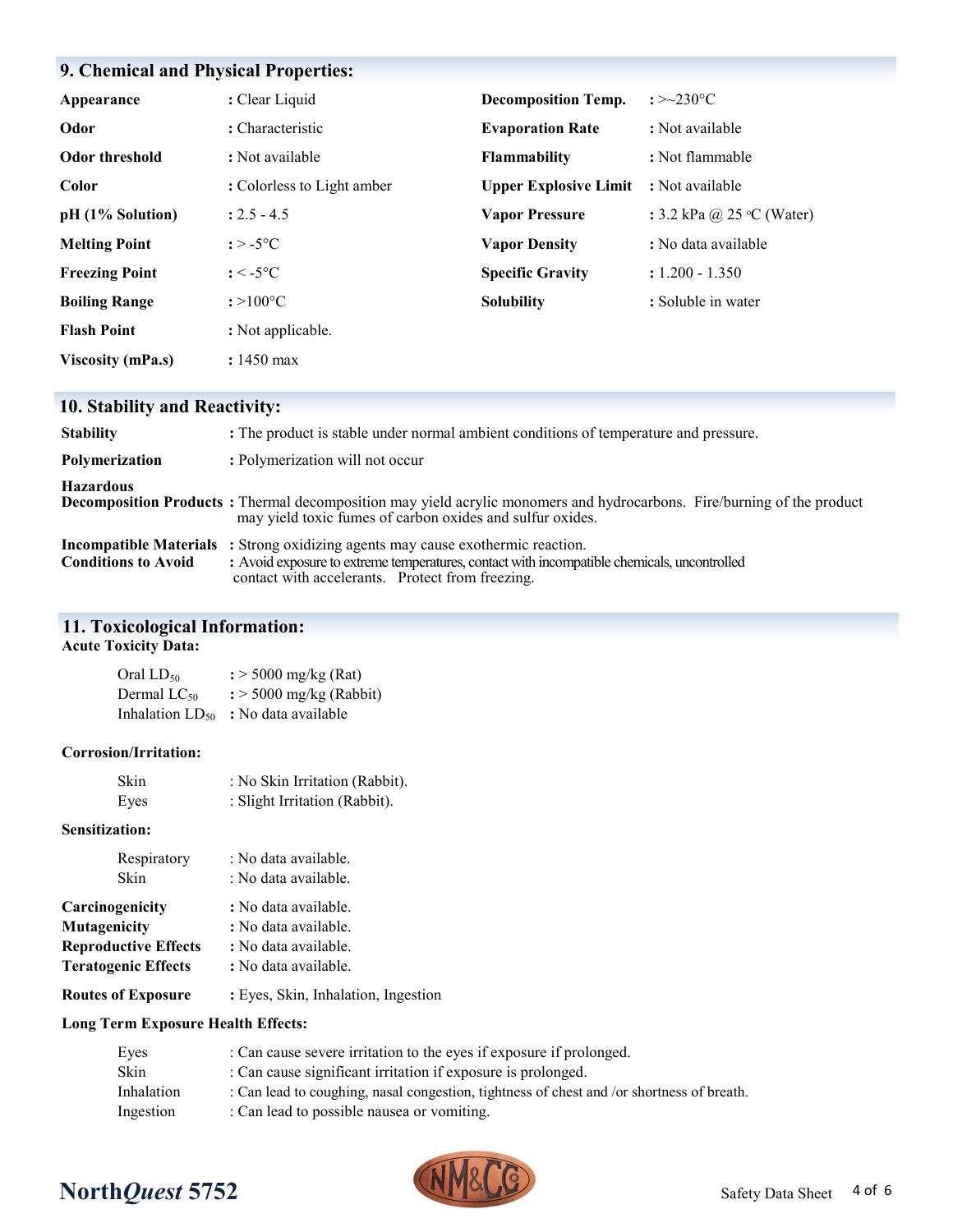# **12. Ecological Information:**

**All work practices must be aimed at eliminating environmental contamination. Do not allow undiluted product or large quantities to enter ground water or sewage systems. Release of large amounts of this product into aquatic environments may lead to a decrease in pH, which can be harmful to aquatic organisms.**

| <b>Biodegradability</b>                                 | : No data available.                                                                                                                          |  |
|---------------------------------------------------------|-----------------------------------------------------------------------------------------------------------------------------------------------|--|
| <b>Bioaccumulative Potential</b>                        | : No data available.                                                                                                                          |  |
| <b>Terrestrial Ecotoxicity</b>                          | : This material may be harmful or fatal to contaminated plants or animals,<br>especially if large volumes are released into the environments. |  |
| <b>Aquatic Ecotoxicity</b>                              | : LC <sub>50</sub> Rainbow trout 96h > 1,000 mg/L<br>$LC_{50}$ Bluegill sunfish (Lepomis macrochirus) 96h > 1,000 mg/L                        |  |
| <b>Aquatic Invertebrates:</b>                           | $EC_{50}$ Daphnia Magna 48h >1,000 mg/L                                                                                                       |  |
| <b>Mobility in Soil</b><br><b>Other Adverse Effects</b> | : No data available.<br>: No data available.                                                                                                  |  |

## **13. Disposal Considerations:**

| <b>Disposal Method</b>  | : Dispose of waste at an appropriate waste disposal facility according to current applicable laws and<br>regulations.                                                                                                          |
|-------------------------|--------------------------------------------------------------------------------------------------------------------------------------------------------------------------------------------------------------------------------|
| <b>For Large Spills</b> | : Contain material and call local authorities for emergency assistance.                                                                                                                                                        |
| <b>Product Disposal</b> | : Dispose of at a supervised incineration facility or an appropriate waste disposal facility according to<br>current applicable local, state and federal laws, regulations and product characteristics at time of<br>disposal. |
| <b>Empty Container</b>  | : Contaminated container should be labeled and disposed in accordance to local, state and federal laws and<br>regulations.                                                                                                     |
| <b>General Comments</b> | : Refer to section 6, accidental release measures for additional information.                                                                                                                                                  |

#### **14. Transport Information:**

| <b>Regulatory</b><br><b>Information</b> | UN No. | <b>Proper Shipping Name</b> | <b>UN Class</b> | Packing<br>Group | <b>Labels</b> |
|-----------------------------------------|--------|-----------------------------|-----------------|------------------|---------------|
| <b>US DOT</b>                           | None   | Not Regulated               | None            |                  | None          |
| <b>IMDG</b>                             | None   | Not Regulated               | None            |                  | None          |
| <b>IATA</b>                             | None   | Not Regulated               | None            |                  | None          |

#### **15. Regulatory Information:**

**U.S. Federal Regulations:**

**TSCA Status: All components of this product are listed (or are not required to be listed) in the TSCA inventory.**

**CERCLA Section 103 (40 CFR 302.4): No**

**Section 311/312 Categorizations (40 CFR 370): Acute Hazard**

**SARA Section 313: No**

**29 CFR 1910.1200 Classification: No**